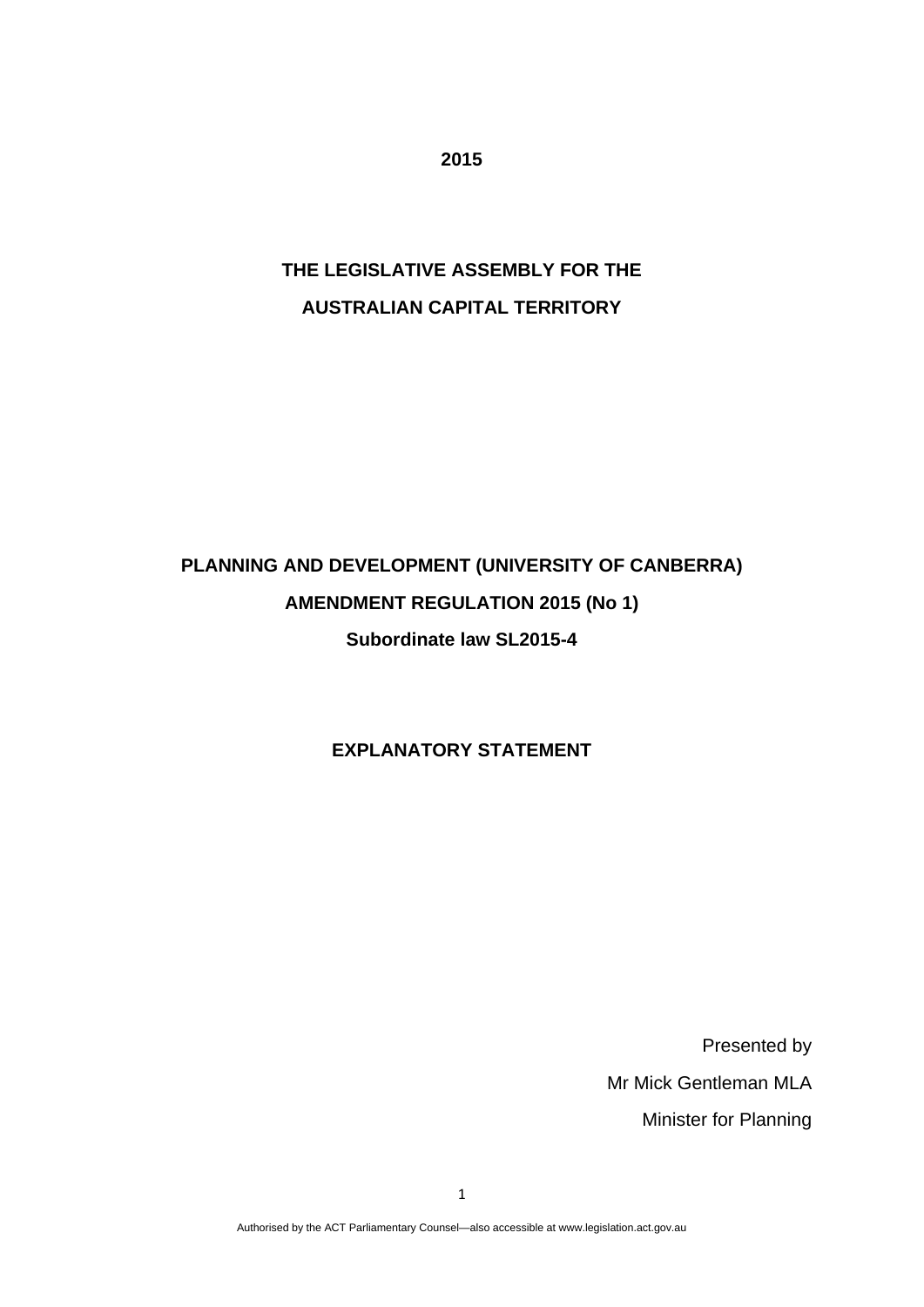#### EXPLANATORY STATEMENT

This explanatory statement relates to the *Planning and Development (University of Canberra) Amendment Regulation 2015* (No 1) (the amending regulation) as presented to the ACT Legislative Assembly. It has been prepared in order to assist the reader of the amending regulation and to help inform debate on it. It does not form part of the amending regulation and has not been endorsed by the Assembly.

The statement is to be read in conjunction with the amending regulation. It is not, and is not meant to be, a comprehensive description of the amending regulation. What is said about a provision is not to be taken as an authoritative guide to the meaning of a provision: this is a task for the courts.

#### **Terms used**

The following terms are used in this explanatory statement:

| "Act"                | means the Planning and Development Act 2007                                                                                                                                                                                                                                                                                                |
|----------------------|--------------------------------------------------------------------------------------------------------------------------------------------------------------------------------------------------------------------------------------------------------------------------------------------------------------------------------------------|
| "Regulation"         | means the Planning and Development Regulation 2008                                                                                                                                                                                                                                                                                         |
| "DA"                 | means a Development Application under the Act                                                                                                                                                                                                                                                                                              |
| "ACAT"               | means the ACT Civil and Administrative Tribunal                                                                                                                                                                                                                                                                                            |
| "Third-party review" | is a reference to a third-party who makes application to                                                                                                                                                                                                                                                                                   |
|                      | the ACAT for merit review of a decision to grant a                                                                                                                                                                                                                                                                                         |
|                      | development approval.                                                                                                                                                                                                                                                                                                                      |
| "Assessment track"   | means an assessment track in which the DA will be<br>assessed. The tracks are code, merit and impact<br>assessment and prohibited and exempt development,<br>with each having its own assessment processes and<br>requirements. They are described in chapter 7 of the<br>Act. The amending regulation only deals with merit track<br>DAs. |

#### **Background**

The University of Canberra (the University), began as an institution established under Commonwealth law as the Canberra College of Advanced Education (CCAE) and reflected the status of the Australian Capital Territory as a territory managed by the Commonwealth for the people of Australia.

With self-government in 1988 the ACT established the University of Canberra under the *University of Canberra Act 1989*. The University has been sited at its present location in Bruce since its inception, as the CCAE in 1967.

From inception to the present, the University of Canberra has been evolving to respond to the needs of the community: local, national and international. This evolution has seen the University grow from a college of advanced education, to a fully fledged university; to a university that works in partnership with other educational institutions: the University is partnered with two local ACT schools [UC](http://en.wikipedia.org/wiki/UC_Senior_Secondary_College_Lake_Ginninderra)  [Senior Secondary College Lake Ginninderra](http://en.wikipedia.org/wiki/UC_Senior_Secondary_College_Lake_Ginninderra) (formerly Lake Ginninderra Senior Secondary College) and University of Canberra High School (formerly Kaleen High School); to partnerships that reach beyond the boundaries of the ACT: from 2014,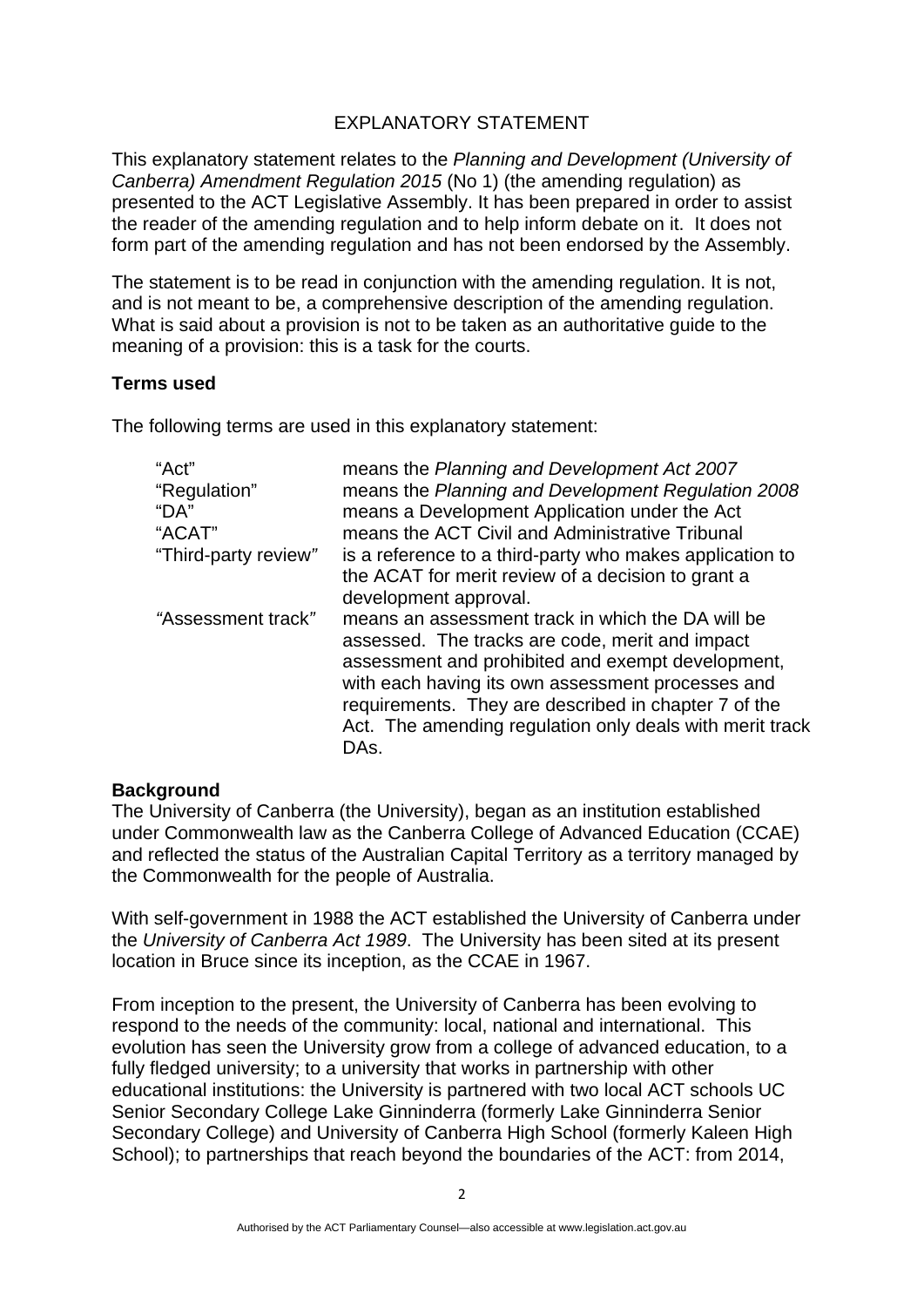the university also offers its degrees at the [Holmesglen Institute of TAFE](http://en.wikipedia.org/wiki/Holmesglen_Institute_of_TAFE), [Metropolitan South Institute of TAFE](http://en.wikipedia.org/wiki/Metropolitan_South_Institute_of_TAFE), [Northern Sydney Institute of TAFE](http://en.wikipedia.org/wiki/Northern_Sydney_Institute_of_TAFE) and [South](http://en.wikipedia.org/wiki/South_Western_Sydney_Institute_of_TAFE)  [Western Sydney Institute of TAFE.](http://en.wikipedia.org/wiki/South_Western_Sydney_Institute_of_TAFE)

The University of Canberra (UC) has recognised it will need to adapt its operating model not only to survive, but in order to thrive in an increasingly competitive territory education environment. The UC has outlined its plans to do this without seeking direct government investment.

The UC Council has developed a *Master Plan* for the future: a plan that fulfils the initial Master Plan developed in 1967 for the university. The Council proposes to undertake significant works that will under-pin teaching, learning and research with first rate buildings and facilities; creating a strong campus identity that engages and connects with surrounding neighbourhoods promoting an enjoyable public domain that enhances the existing bush-land setting and providing a logical, integrated circulation network for pedestrians, cyclists, cars and public transport.

The university proposes, as part of these works, the development of community health and teaching clinics; a great hall and polytechnic; indoor and outdoor sporting facilities that will promote teaching, internships and research opportunities; and enterprise buildings that can support community and government engagement with quality 24/7 conference facilities, training and exhibition facilities, and apartments for visiting academics.

The proposed developments will enable the University to capitalise on its assets to provide financial viability for now and into the future. This development will positively contribute to economic activity across the ACT. Developments undertaken as part of the UC Master Plan will require a development application (DA) under the *Planning and Development Act 2007* (the P&D Act). A DA will be assessed in the appropriate assessment track: merit or impact. Normal development assessment and notification processes will apply.

However, if a DA attracts a third-party appeal there is a very real possibility for the DA to be significantly delayed. The P&D Act allows Government the capacity to exclude certain DAs from third-party appeal when it is warranted to do so.

The Act provides, at section 407 and schedule 1, item 4, column 2, par (b), that a development application in the merit track can be exempted, by regulation, from third-party review to the ACT Civil and Administrative Tribunal (ACAT).

Section 350 of the regulation specifies that a development application in the merit track in relation to a matter mentioned in schedule 3 part 3.2 of the regulation is exempt from third-party review.

Although the Act also provides the same capacity to exempt impact track applications, the amending regulation does not propose this: impact track DAs, in the identified area will remain open to third-party review.

Excluding third-party review rights does not remove the capacity to seek a review of a decision under the Act through the *Administrative Decision (Judicial Review) Act*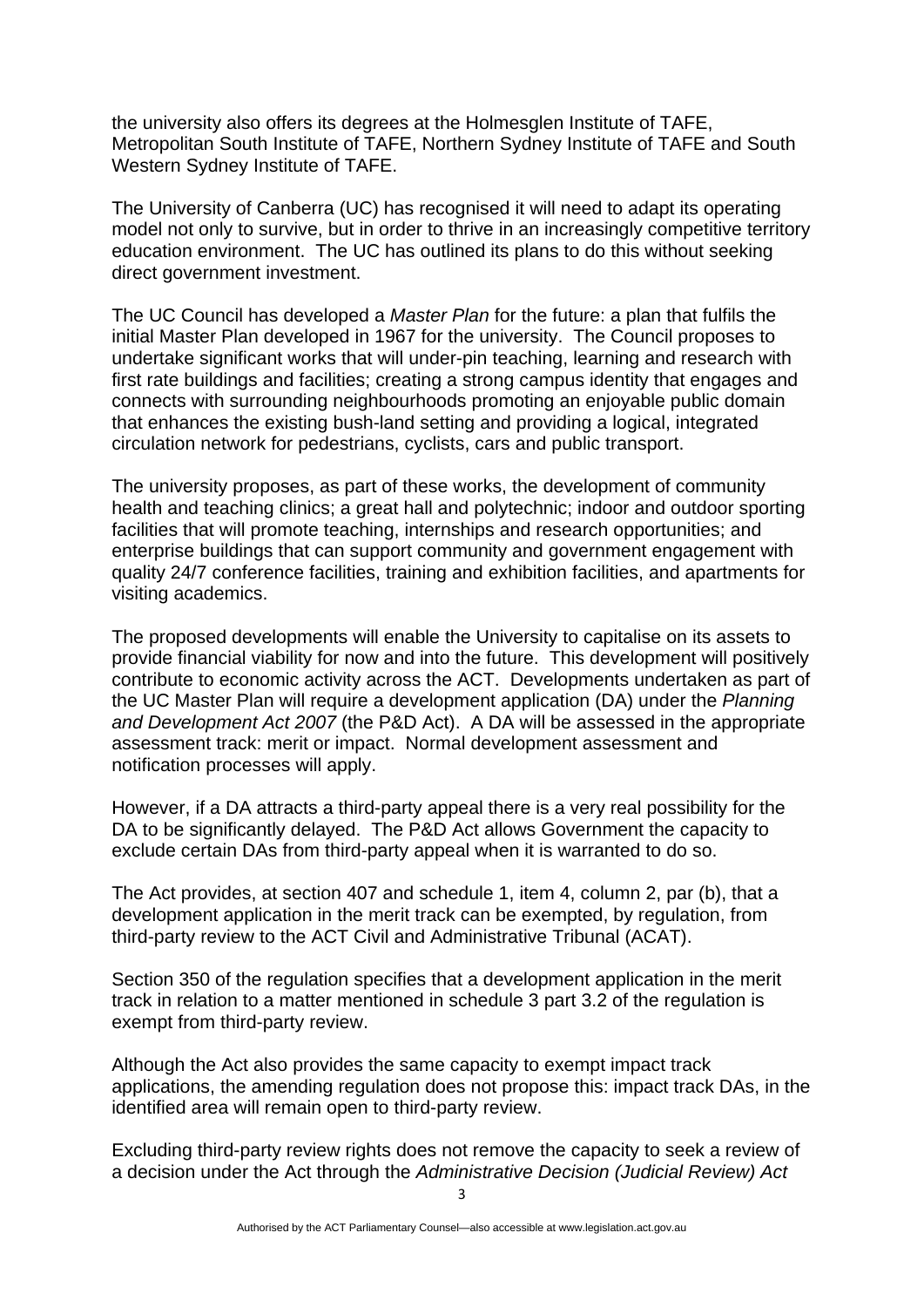*1977* or through the Courts. Importantly, the community will still be able to make representations on a DA for the site and these will be considered by the planning and land authority in arriving at its decision on the DA.

The exclusion of third-party review rights are site specific and have no general application to other areas in the ACT. A DA in the merit track outside of the defined area, and not already exempted, will remain open to third-party review.

#### **Overview**

There is limited scope to expedite the planning process by administrative means, as assessment processes, notification requirements, entity referrals, time for responses and consideration matters are prescribed in legislation. Merit track DAs have a statutory time period of 30 working days when there are no representations and 45 working days when there are (section 122 of the Act – merit track) to decide DAs, although, complex DAs can exceed these time frames.

A significant risk to these time periods is applications for third-party review. A DA does not become effective until 28 days after the decision (i.e. in addition to the statutory time periods above), in order to allow for the potential lodgement of thirdparty appeals.

Should an appeal be lodged, ACAT has 120 days to determine the appeal (section 22P *ACT Civil and Administrative Tribunal Act 2008*), although this time frame is often exceeded in the case of contentious or complex matters and an appeal time of greater than six months cannot be discounted.

This means that if the DA attracts an appeal, a minimum delay of 148 days (or longer) is possible before building work can commence. During this delay the proponent has to manage the project and attempt to keep the project costs within budget. It is not unreasonable to suggest that the delay can significantly contribute to holding costs for the buildings and these costs are invariably passed on to the end user, i.e. the university. Secondly, members of the university, students and associated visitors will have access to the new facilities delayed for some considerable time.

The amending regulation proposes removal of third-party appeal rights for a merit track DA on the site of the University of Canberra, Bruce. The amending regulation operates under the express power conferred under the Act and regulation.

There are already significant classes of development approvals that have been exempted from third-party review (see section 350, schedule 3 part 3.2 of the regulation for example – merit track). Typically developments in town centres across the ACT are exempt from third-party review as is the developing region around the Kingston Foreshore.

It should be noted that the regulation does not create a new class of developments that are exempt from all assessment and review processes, rather it removes thirdparty review rights for development on a specified site.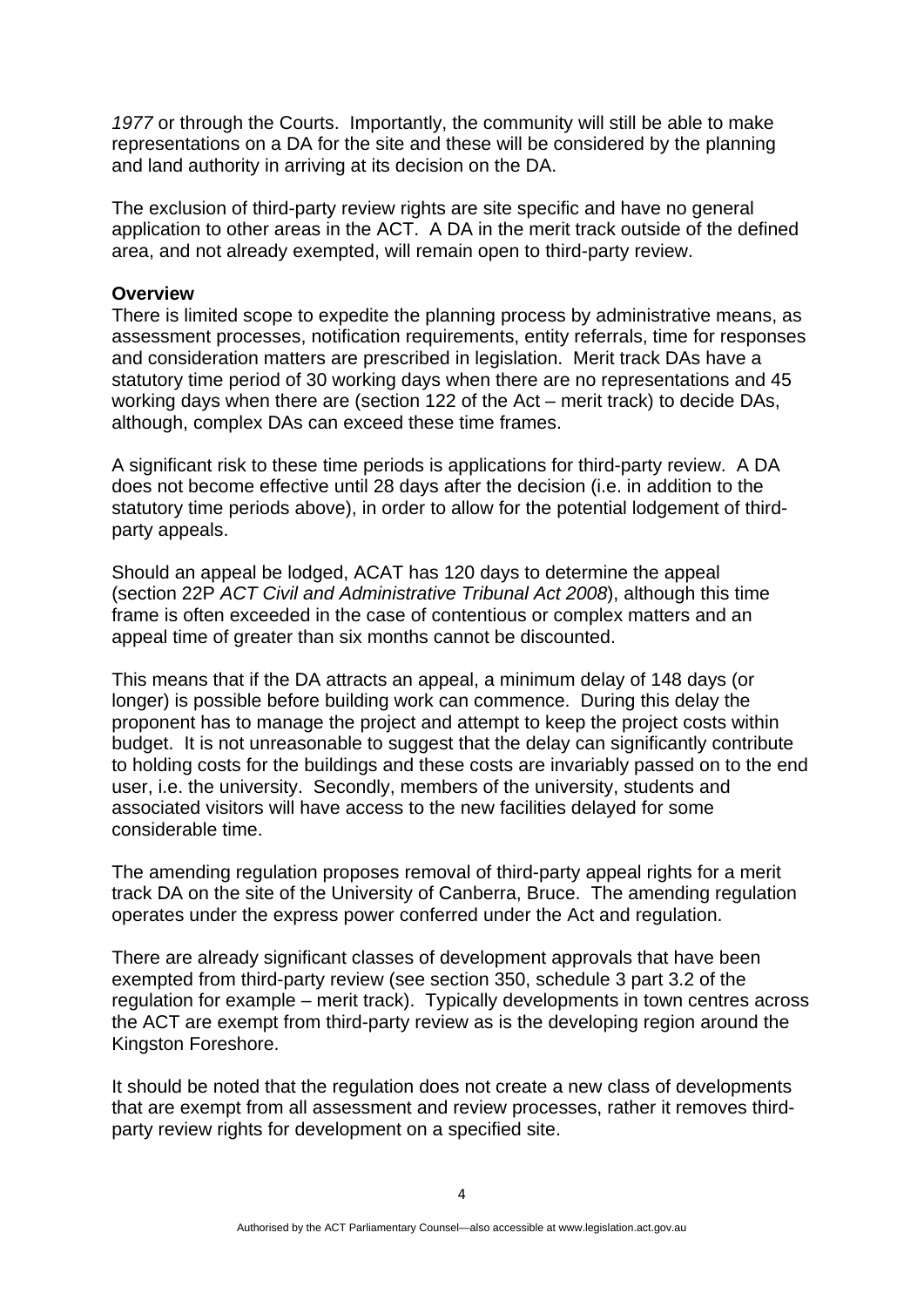Removal of third-party review rights, for merit track DAs is considered acceptable in this instance for the following reasons:

- 1. The University site is approximately 117 ha and is bounded by four major roads: Ginninderra Drive to the north, College Street to the south, Aikman Drive to the west and Haydon Drive to the east. Therefore, is largely separated from adjoining urban areas.
- 2. Large areas of urban open space have frontage to the opposite side of these roads. For example:
	- a. Land south of College Street, not part of the Belconnen town-centre, is urban open space;
	- b. John Knight Memorial Park to the west of Aikmen Drive; and
	- c. Urban open space to the north and south of Eardley Street, west of Haydon Drive.
- 3. In the southwest corner of the site adjacent to the junction of College Street and Aikman Drive, the site, shares a boundary with the Belconnen towncentre an area already exempt from third-party appeal rights. .
- 4. The university complements existing development in the area. For example:
	- a. on the west side of Aikmen Drive are the educational institutions of UC Senior Secondary College and Arscott House, both affiliated with the UC; the Canberra Lakes Estate, a life-style living area and Kangara Village: an assisted living estate.
	- b. across the 4 traffic lanes of Haydon Drive is the Fernhill Technology Park, while across the 6 traffic lanes of Ginninderra Drive is the new estate of Lawson which will allow, amongst other things, high and medium residential development, community open space and facilities and transport areas.
- 5. The site is located within a well established area, the University has been in operation since 1967 and areas have developed around the University. Further, the broader vicinity is well established as a hub and includes the Belconnen town-centre, government schools and colleges, sports venues including the Australian Institute of Sport, and the Calvary Hospital (located on the corner of Belconnen Way and Haydon Drive).
- 6. If the development proposal triggers the need for an environmental impact assessment the application will be assessed in the impact track and thirdparty review rights remain available.

The site is part of a vibrant and active community where existing residents choose to live. The proposed developments, anticipated through the UC Master Plan, will add to this vibrancy bringing additional employment opportunities and supporting economic growth of the District of Belconnen and the ACT.

Other types of development e.g. single residential development, certain development in commercial zones and correctional facilities are exempt from third party review. There is no evidence that these exemptions have adversely impacted on residents in these areas while the building industry benefits from being able to commence works with certainty and within time and dollar budget.

The Legislative Assembly has considered such exemptions a number of times previously and the use of the powers within the Act is considered consistent with the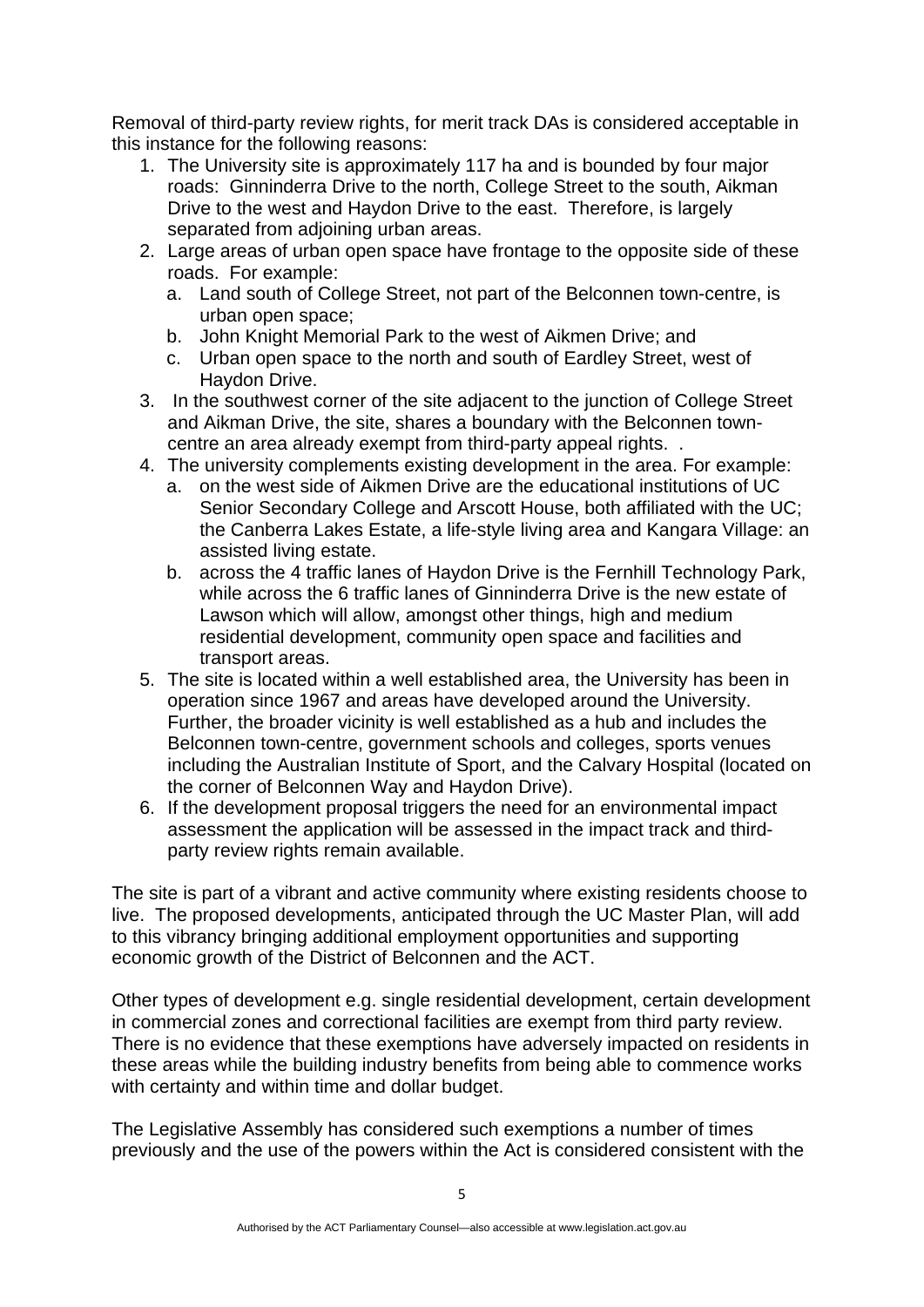Government objectives behind making the Act and the objects stated in section 6 of the Act (see associated Regulatory Impact Statement).

In respect to the Legislative Assembly's Scrutiny of Bills Committee terms of reference, the proposed law can be considered to trespass on rights previously established by law as it removes an existing right of review. The issue is whether it does so unduly. In addition, by removing existing review rights, the proposed law makes certain rights, etc dependent on decisions that are non-reviewable. Again, the issue is whether it does so unduly.

The Act modified third-party appeal rights, so that in general terms, only DAs having significant off site impacts, particularly in residential areas, would be open to thirdparty appeals. Third-party appeal rights have been significantly modified during the first six plus years of the Act's operation to align the Act with its core policy objectives of increasing certainty and clarity around development processes and making the planning system "faster, simpler and more effective."

Significant community input and consultation occurred during creation of the new planning system including the Act, its zoning and development provisions and the Territory Plan.

The *Human Rights Act 2004*, in section 21 (right to a fair trial [including a hearing]), recognises certain rights that arguably may be affected by the proposed law. However, in relation to section 21, it would appear that case law indicates that human rights legislation does not guarantee a right of appeal for civil matters. Opportunities for input into planning and development applications and the existence of a right to judicial review have been held in many cases to satisfy the requirement of the right to a fair trial.

In two ACAT<sup>1</sup> cases (*Thomson v ACT Planning and Land Authority* [2009] ACAT p38 and *Tran v ACT Planning and Land Authority & Ors* [2009] ACAT p46) ACAT agreed that some limitation on third-party appeal rights is warranted when it delivers certainty and predictability for proponents. Specifically the Commissioner (in Thomson) commented that "...providing certainty and predictability for applicants for development approval, and the need to ensure a timely approval process are sufficiently important objectives to justify some constraints on third-party review rights.<sup>2</sup>"

In a further ACAT case (Tran<sup>3</sup>) the Tribunal agreed with the approach in *Thomson*. Further in (Tran) the Tribunal noted: "Certainly it is not unusual in Australian planning law for the rights of third-party objectors to be limited or removed by legislation or other instruments.[\[53\]](http://www.acat.act.gov.au/decisions.php?action=decision&id=63#_ftn53) See generally G McLeod (ed) *Planning Law in Australia* and for examples, note the restrictions in New South Wales at [1.180], Queensland at [1.2059] and Victoria at [2.740]".

 $1$  ACAT cases can be accessed at http://www.acat.act.gov.au/decisions.php

<sup>2</sup> Extract of Commissioner's comments. *Thomson v ACT Planning and Land Authority* [2009] ACAT 38 at para 99

<sup>3</sup> *Tran v ACT Planning and Land Authority & Ors* [2009] ACAT 46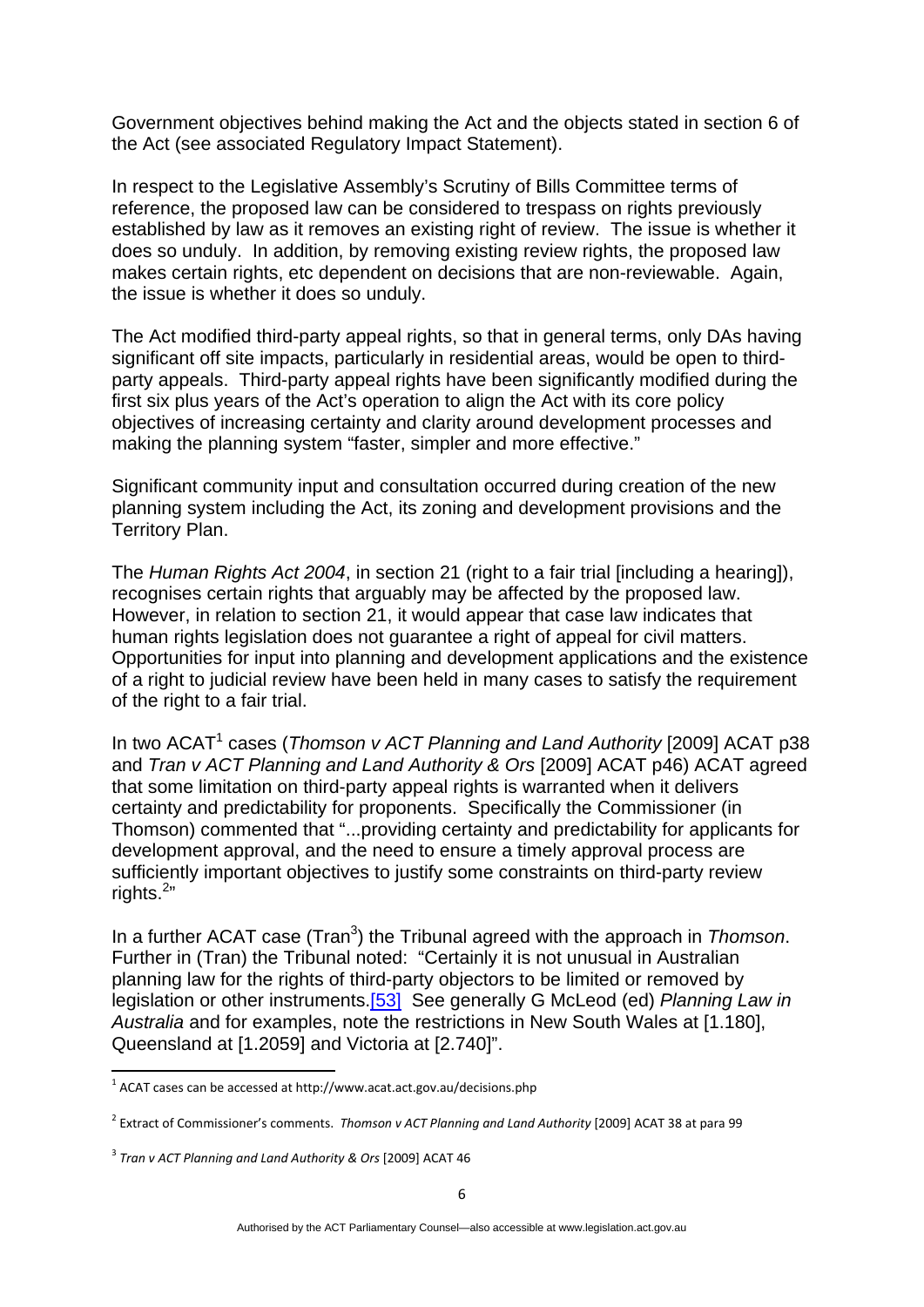To the extent that the proposed law limits any rights afforded by the *Human Rights Act 2004*, these limitations must meet the proportionality test of section 28 of that legislation.

Persons that may be affected by the development envisaged in this amending regulation continue to have the ability to make submissions on the DA, which the planning and land authority must consider in reaching any decision. The proposed law does not affect rights persons may have under the Administrative Decisions (Judicial Review) Act *or* at common law.

There remains the question of whether the amending regulation contains matters that should properly be dealt with in an Act of the Legislative Assembly as (opposed to a regulation).

As indicated above, schedule 1 of the Planning and Development Act, item 4, column 2, par (b) and item 6 expressly allows the Executive to make regulations to exempt specified matters in the merit and impact assessment tracks from being subject to third-party review. This means the amending regulation is within an express power granted by the Legislative Assembly and clearly in line with its intended purpose of focussing merit review on matters of greater impact (both onsite and offsite). The Legislative Assembly has also considered favourably several similar regulations made under this provision on previous occasions.

In summary the regulation does not unduly trespass on existing rights, or, make rights unduly dependent upon non reviewable decisions and is an appropriate matter for regulation.

#### **Regulatory Impact Statement**

In accordance with section 36 of the *Legislation Act 2001,* a Regulatory Impact Statement (RIS) for the amending regulation has been prepared.